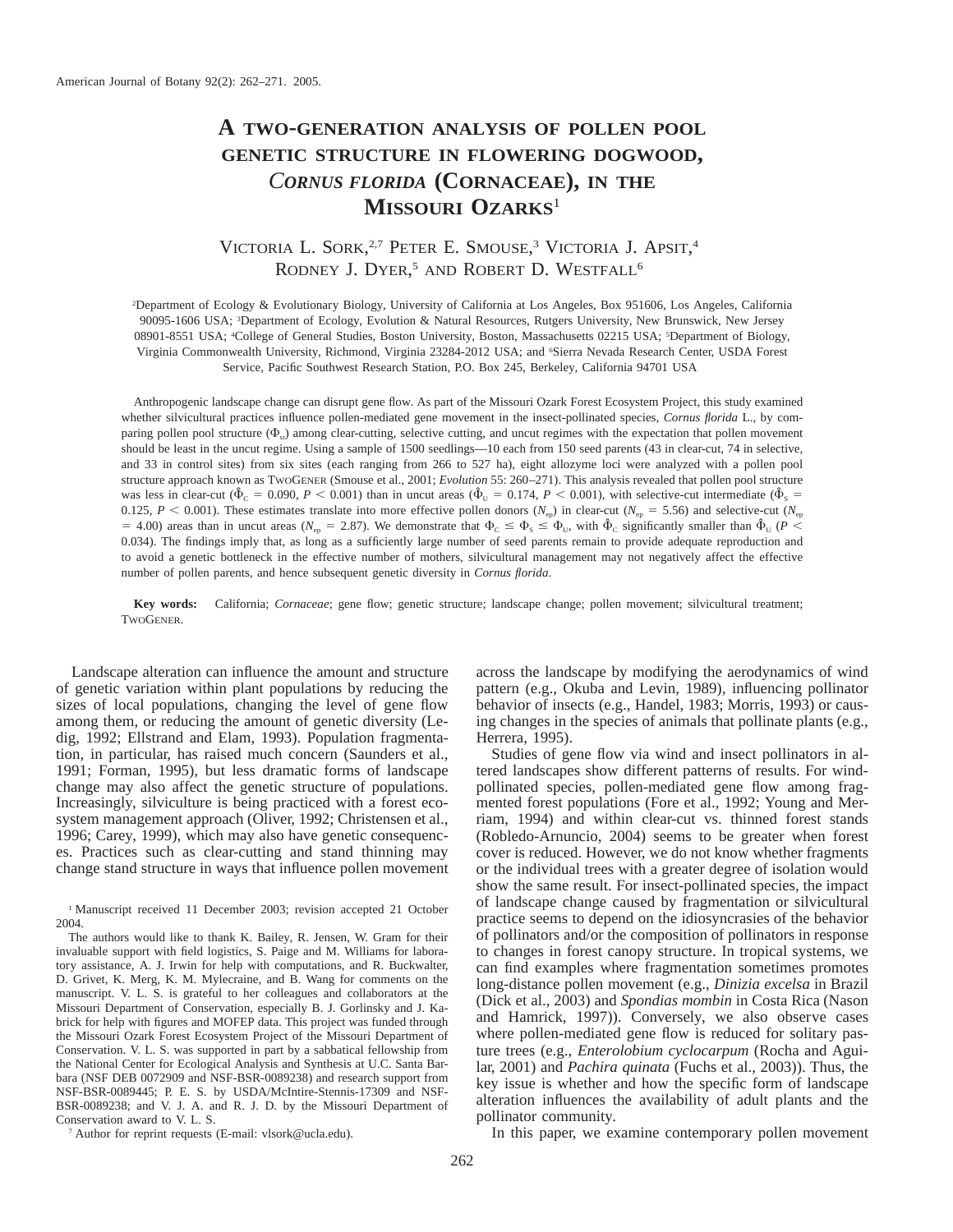in *Cornus florida* L., an understory, insect-pollinated species of North American temperate deciduous forests. *Cornus florida* is pollinated by generalist pollinators, primarily by andrenid and halictid bees (Mayor et al., 1999), but also by beetles, flies, and butterflies (Eyde, 1988). These pollinators might be sensitive to changes in forest canopy and conspecific adult densities. For example, Reese and Barrows (1980) found that the bee, *Andrena erigeniae* (Andrenidae), preferred sunny and partly sunny flower patches on the east-facing slope, but not on the west-facing slope and that foraging females tended to concentrate on plots with the densest flowers. Previous work in the Missouri Ozark study region of this paper indicates that biparental inbreeding in *Cornus florida* is higher on northfacing slopes, where the physical environment is cooler and more mesic, the canopy area is smaller, and the adult density is higher, than on south-facing slopes (Bailey, 2002). This information on both the pollinators and the outcrossing rate of this species indicates the potential impact of silviculture on pollen-mediated gene movement.

Our goal here is to examine the impact of forest management on *C. florida*, as part of the Missouri Ozark Forest Ecosystem Project (MOFEP). This landscape-scale experiment was conducted by the Missouri Department of Conservation to test whether selective-cutting or clear-cutting of small areas affects forest dynamics or the species occupying the Ozark forest ecosystem (Brookshire and Hauser, 1993; Brookshire et al., 1997). We have three specific objectives. First, we will test the hypothesis that silvicultural treatment, imposed as part of the MOFEP design, affects pollen pool structure (as measured by the statistic  $\Phi_{\alpha}$ ) and the effective number of pollen parents  $(N_{\rm ep})$ . This  $N_{\rm ep}$  estimate is equivalent to the pollen movement portion of Wright's (1943) effective neighborhood size that is due to variation in pollen dispersal (Austerlitz and Smouse, 2001a, 2002). Specifically, we predict that removal of trees for stand thinning in the MOFEP silvicultural treatments will promote pollen movement. To test this hypothesis, we introduce a new test for detecting differences among treatments. Second, we test whether our estimates of  $\Phi_{st}$  are biased by the presence of adult spatial structure, through adult inbreeding, by using the correction for inbreeding derived by Austerlitz and Smouse (2001b). Third, to correct for the effect of adult spatial structure, we apply a new approach developed by Dyer et al. (2004) referred to as StAMOVA, which removes the effects of environmental gradients in adult genotypes from the AMOVA estimate of pollen pool structure.

## MATERIALS AND METHODS

*Study site*—The Missouri Forest Ecosystem Project (MOFEP) study sites are located across Carter, Reynolds, and Shannon counties in southeastern Missouri, USA. The contemporary forest consists of various species of oak (*Quercus alba*, *Q. coccinea*, *Q. stellata*, *Q. velutina*), hickory (*Carya tomentosa*, *C. glabra*) and shortleaf pine (*Pinus echinata*) (Cunningham and Hauser, 1989). The MOFEP experimental design deploys two treatment types, which they refer to as uneven-age management (selective cutting) and even-age management (clear-cutting), and a third category of no harvest management (uncut control) (Brookshire and Hauser, 1993). All three treatments were done three times across nine sites, ranging in size from 266 to 527 ha (Sheriff and He, 1997). MDC implemented the two cutting regimes in 1996, according to MDC Forest Land Management Guidelines (1986), by harvesting approximately 10% of the standing biomass for the sites receiving a silvicultural treatment and leaving 10% of the area without any timber harvest to represent ''old growth'' forest, with no timber harvest. For the selective cut (uneven-age management), 5% of the timber was harvested by single-tree selection to

balance tree size classes and 5% of the timber was harvested by selecting groups of trees to create openings (21–43 m in diameter) that could promote regeneration. For the clear-cut treatment (even-age management), the practice is to harvest all trees within each of six to nine areas of 3–12 ha per treatment site. The MOFEP design reduced overall density of trees in the two cutting treatments so that their total biomass across treated sites was similar, but in a different spatial pattern (Kabrick et al., 2002).

*Study species*—*Cornus florida* L. (flowering dogwood) is an understory, insect-pollinated, self-incompatible woody plant. The flowering period occurs from late March through April (Radford et al., 1968). The inflorescence consists of four white or cream bracts subtending 15–35 individual, perfect flowers, each with a single ovule. Andrenid and halictid bees are likely to visit *C. florida*, primarily andrenid and halictid bees, as well as beetles, flies, and butterflies (Eyde, 1988). A single *C. florida* inflorescence contains multiple flowers that are not open simultaneously, which can be visited by multiple pollinators. Each inflorescence matures up to eight drupes (V. Apsit and V. Sork, personal observation) that turn bright red as they ripen during late September and October and are dispersed by birds, mammals, and gravity (McLemore, 1990). Previous studies indicate that *Cornus florida* is essentially 100% outcrossed, with about 2% mating among relatives, but with some variation among sites (Apsit et al., 2002; Bailey, 2002).

*Field sampling*—In 1998, we selected 252 trees on ridge tops and southto southwest-facing slopes, spread across sites 1–6 in the MOFEP study area (Fig. 1). We chose to sample the northern MOFEP sites only because the southern three sites are sufficiently different among themselves and from the northern sites in stand density and stand history (Brookshire and Shifley, 1997) that those differences would confound differences caused by the silvicultural treatments. Moreover, the sampling design of our study does not require the additional replication. While the MOFEP design works well for taxa, such as birds, for which a very large landscape scale is necessary, that scale is much too large to estimate pollen flow. Our analytical methods emphasize individual mother trees, spread over a spatial scale that is encompassed within a single MOFEP site, and we used two sites per treatment to increase sample size of individual trees (see description of statistical design later).

Within each of the six study sites, we sampled trees in localized clusters of 2–5 trees, to produce sets of trees with relatively close near-neighbors. Each cluster contained individuals with a minimum pairwise distance of 5– 10 m and a maximum inter-tree distance of 100 m between trees within a cluster. In the control sites without harvest treatment (sites 1 and 6), we sampled clusters of trees in scattered locations within a site. In the selective-cut treatment, referred to as uneven-age treatment by MOFEP (sites 2 and 4), we sampled trees within and proximal to the small group cuts  $(\sim 20-40 \text{ m in})$ diameter). For the clear-cut treatment, called even-age treatment by MOFEP (sites 3 and 5), we sampled trees adjacent to and no further than 50 m from the clear-cut patch to evaluate the effect of this type of treatment on pollen movement. No *Cornus* adults were present in the clearings themselves. In the selection of trees within each of the sites across all treatments, we chose trees from throughout the site, leaving a buffer area of at least 200 m from adjacent MOFEP sites.

In Fall 1998, we sampled fruit from multiple infructescences, attempting to collect a sufficient number of fruits to ensure 25 germinants for each maternal tree, but germination was highly variable across seed parents (Apsit et al., 2002). During spring 1999, we collected fresh leaf material from all adults, for identification of maternal genotypes. For the analyses presented here, we selected 150 seed parents, for which we completed a battery of genotypic assays on 10 seedlings: 43 parents in clear-cut sites; 74 in selective-cut sites; and 33 in uncut control sites. The total sample size for our analyses was 1500 seedlings and 150 seed parents.

*Laboratory analysis*—After germination, we collected freshly harvested leaf material from young germinants and extracted plant enzymes by grinding the leaf material in 1 mL of a modified phosphate buffer (Alvarez-Buylla and Garay, 1994) with a mortar and pestle, absorbing the exudate onto chroma-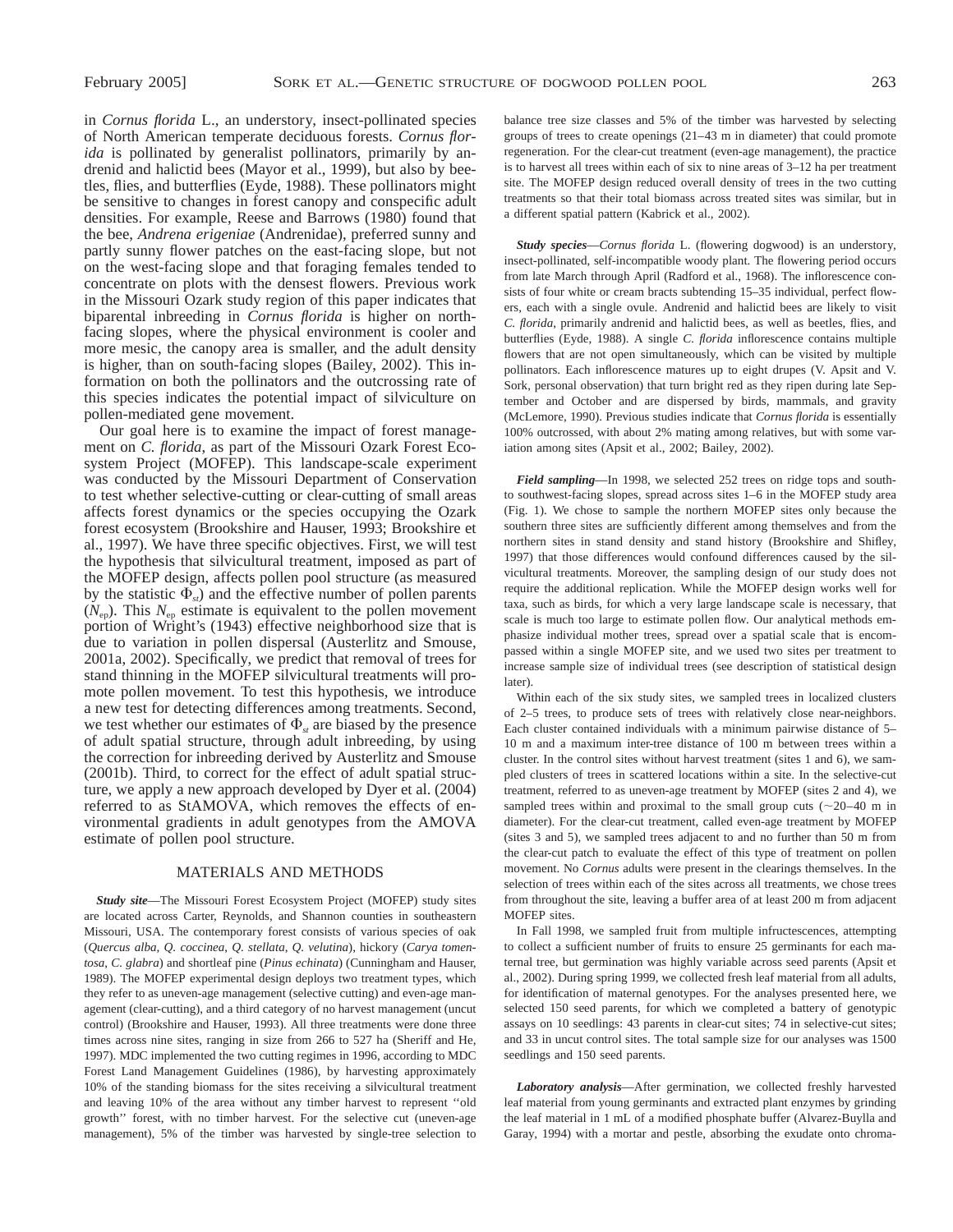

Fig. 1. Map of the treatment sites of the Missouri Ozark Forest Ecosystem Project (MOFEP). Lower left panel indicates location of Missouri within USA. Lower right panel indicates location of MOFEP within state of Missouri.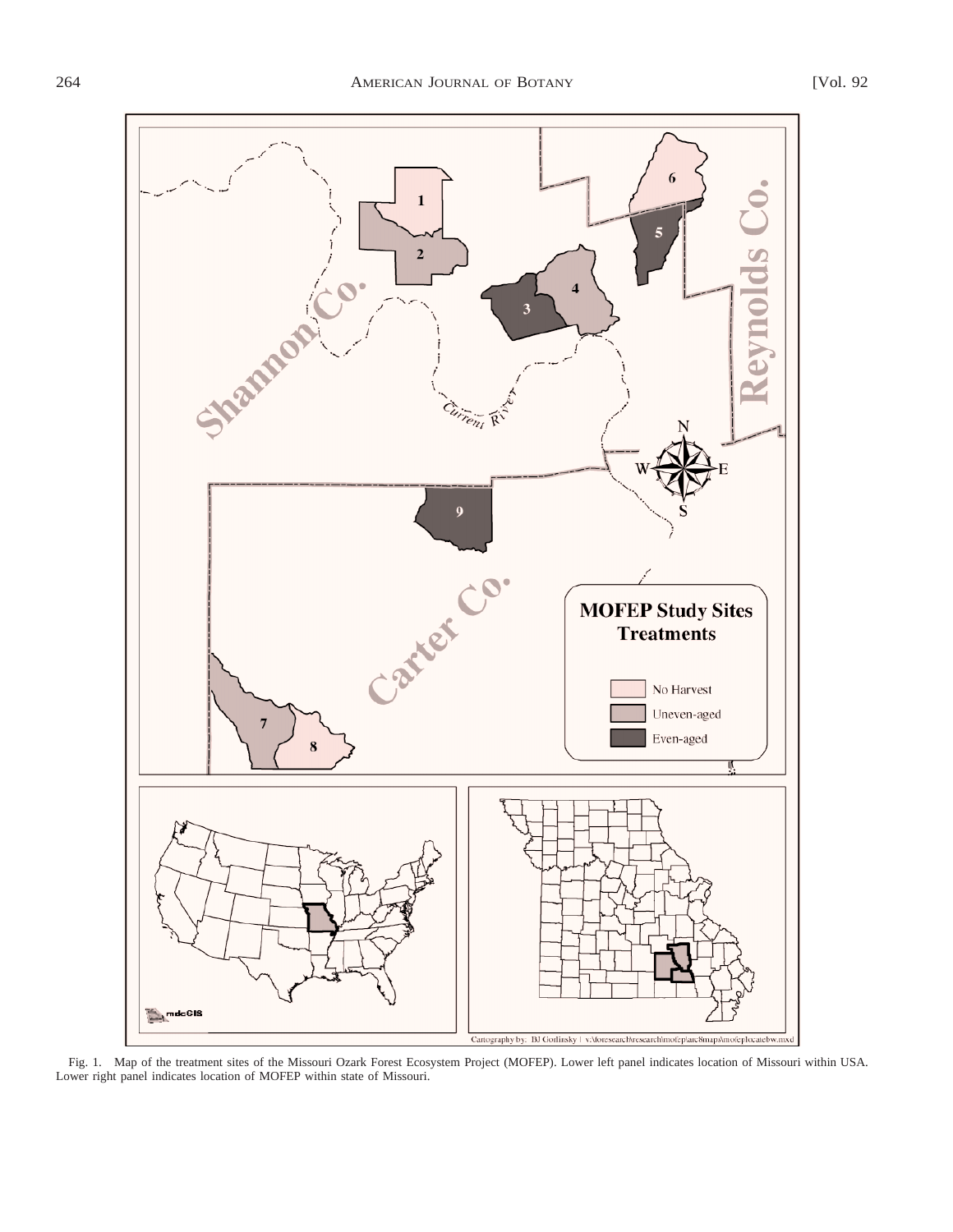tography paper wicks, and storing the wicks at  $-70^{\circ}$ C. We identified eight polymorphic allozyme loci using standard techniques for starch gel electrophoresis (Soltis, 1983; Kephart, 1990; Sork et al., 1993). On the Soltis et al. (1983) modified system 8 gel/electrode buffer, we assayed fluorescent esterase (*Fe*, E.C. 3.1.1.1) and triosephosphate isomerase (*Tpi*, E.C. 5.3.1.1). On morpholine citrate pH 8.0 buffer system (Soltis, 1983), we assayed aconitase-1 and 22, (*Aco*, E.C. 4.2.1.3), isocitrate dehydrogenase (*Idh*, E.C. 1.1.1.42), malic enzyme-1 (*Me-1*: E.C. 1.1.1.38), and phosphoglucomutase (*Pgm-2*, E.C. 2.7.5.1). We also determined the maternal genotypes for each of these loci. A complete listing of maternal genotypes, along with their global positioning system (GPS) coordinates is archived on the Missouri Department of Conservation website for the Missouri Ozark Forest Ecosystem Project (http:// mofep.mdc.state.mo.us/).

*Pollen pool statistical analyses*—*Basic analytical framework*—We are primarily interested in the spatial pattern of genetic variation among pollen genotypes, i.e., we are interested in a ''pollen's eye spatial view'' of the landscape. Given that viewpoint, the seed parents can be considered as conveniently placed biological pollen traps and the pollen parents as spatially distributed pollen point sources. The statistical analyses reported here are variations on the general AMOVA theme of Excoffier et al. (1992), the general point of which is to partition the available genetic variation among various potential factors/sources. The parameter we estimated is  $\Phi_{\theta}$ , a measure of genetic differentiation among females in an analogous way that AMOVA estimates  $\Phi_{\alpha}$  as a measure of the population differentiation among populations. The essential change from standard analyses of variance is that significance testing is accomplished via permutational shuffling of individuals among strata, computing a nonparametric (empiric) null distribution, rather than by recourse to standard (normal or chi-square) statistical theory and classical tests, because the genetic variables themselves are not normally distributed.

*Progeny analysis*—The compartments, and the management treatment areas within them, are large enough internally and far enough apart physically that they are effectively drawing pollen from non-overlapping sets of males (Sork et al., 1998; Smouse et al., 2001). We therefore decided to ignore the remote possibility of pollen movement among sites, and our analysis of pollen flow is conducted strictly within a treatment area. For the analysis, we have 10 male gametes nested within each seed parent. We have subsampled the seedbearing adults, obtaining a collection of 150 adults for a single year, 1998. Because pollen dispersal in a single year does not extend beyond the scale of a single site, we conducted a pooled within-site analysis for each treatment. That amounts to ''centering'' the male gametic genotypes on the pollen pool allele frequencies for each site separately, removing small differences (see Table 1) in the average pollen pool allele frequencies among sites; we are not comparing the pollen pools of mothers in different MOFEP sites. The analysis is strictly ''within-site,'' which is the appropriate scale for the localized pollen flow that characterizes this situation.

*Comparison of*  $\Phi$ <sub>*ft</sub> values*—We characterize the divergence of the pollen</sub> pools of different seed parents, spaced out across the landscape, by estimating the intraclass correlation coefficient for variation in paternal gametic variation within seed parents, formally defined as

$$
\hat{\Phi}_{f_i} = \frac{\hat{\sigma}_{\mathcal{A}}^2}{\hat{\sigma}_{\mathcal{W}}^2 + \hat{\sigma}_{\mathcal{A}}^2},\tag{1}
$$

where  $\hat{\sigma}^2$  is an estimate of the among-mother (seed parent) genetic variation in male gametes and  $\hat{\sigma}_{w}^{2}$  is an estimate of the corresponding within-mother (seed parent) variation. We have described previously how to construct an empiric null distribution for the hypothesis,  $\Phi_{\hat{r}} = 0$ , by permuting seedlings among seed parents (Smouse et al., 2001). The analytical challenge here is larger; we are attempting to determine whether different silvicultural regimes yield the same or different levels of pollen pool structure. It is conceivable, for example, that  $\Phi_{\text{f}}$  would be non-zero for each of the management alternatives but that the values would not differ among them. We need a test of the divergence in the  $\Phi$ <sub>*f*</sub> coefficients of the three management regimes that

does not depend on the average value of the  $\Phi$ <sub>*ft*</sub> coefficient. At this time, no formal statistical test exists that would allow us to do that. Moreover, in this particular case, the alternative hypothesis is one-tailed, because we anticipate that stand thinning should promote pollen movement. The earlier work by Bailey (2002) strongly suggests that we should anticipate that  $\Phi_{U}$  (uncut control)  $\Phi$ <sub>s</sub> (selective cut) and that  $\Phi$ <sub>s</sub> (selective cut)  $\Phi$ <sub>C</sub> (clear-cut), and we need tests that will allow us to evaluate such one-tailed alternative hypotheses.

To motivate the construction of such tests, recall that, for TWOGENER analysis, the estimates of the variance components and of  $\Phi_{\hat{r}}$  are contained within the deviations of the sampled maternal pollen pools from the average pollen pool of the collection of all seed parents under examination. These deviations are encapsulated in the sums of squares (among seed parents, SSA), relative to the deviations of the individual pollen genotypes from the average pollen pool drawn by a single seed parent, which are encapsulated in SSW (within seed parents). For the  $j<sup>th</sup>$  seed parent in the  $i<sup>th</sup>$  site, call those deviations  $A_{ij}$ and *Wij*, respectively, we need a test that preserves those estimated deviations, but which permutes them among management treatments. We are not testing the hypothesis that the deviations among seed parents are zero, but rather the hypothesis that the relative values (however large or small they may be) of the variance among seed parents  $(V_A)$  and the variance within seed parents  $(V_w)$ , are the same for different management treatments.

To extract the  $A_{ii}$  and  $W_{ii}$  from our  $N \times N$  genetic distance matrix, D, we might first convert it into a corresponding covariance matrix, C, as described in Smouse and Peakall (1999), and then manipulate the diagonal elements in various ways. In the current situation, it is easier to compute the  $A_{ii}$  and  $W_{ii}$ directly, using vector multiplication methods in Irwin et al. (2003). We define the vector of genetic variables for the  $k<sup>th</sup>$  male gamete for the  $j<sup>th</sup>$  seed parent in the *i*<sup>th</sup> site as  $Y_{ijk}$ , the mean vector for the  $K = 10$  male gametes sampled by that seed parent as  $\bar{Y}_{ij}$  and the mean vector for the entire collection of male gametes, for all seed parents in a particular site, as  $\bar{Y}_{i}$ . There are 28 alleles for the eight loci (see Table 1), so these vectors are of length 28. We compute the  $A_{ii}$  and  $W_{ii}$  as:

$$
A_{ij} = K(\bar{Y}_{ij}, -\bar{Y}_{i..})'(\bar{Y}_{ij}, -\bar{Y}_{i..}) \text{ and}
$$
  

$$
W_{ij} = \sum_{k=1}^{K} (Y_{ijk} - \bar{Y}_{ij.})' (Y_{ijk} - \bar{Y}_{ij.}).
$$
 (2)

For the *j*<sup>th</sup> seed parent in the *i*<sup>th</sup> site, we have an estimated  $A_{ij}$ , describing its deviation from the overall genetic center of the total pollen pool for that site, in addition to an estimated  $W_{ij}$ , describing the sums of squared deviations among pollen genotypes sampled by that  $j^{\text{th}}$  seed parent. By centering the  $A_{ij}$ and  $W_{ij}$  on the site-specific averages, we remove the comparison of pollen pools from different sites from consideration, because all measurements are deviations from the site average. We have 33, 74, and 43  $(A_{ij}, W_{ij})$  pairs for the uncut control, selective-cut, and clear-cut treatments, respectively, with the inter-site differences suppressed.

The sums of squares within and among seed parents (within treatments) can be rewritten as the sums of the  $W_i$ 's and  $A_i$ 's for a particular treatment,

$$
SS(\text{within seed parents}) = \sum_{j=1}^{33} W_{ij}, \quad \sum_{j=1}^{74} W_{ij}, \quad \text{and} \quad \sum_{j=1}^{43} W_{ij} \quad \text{and} \quad (3a)
$$

$$
SS(among seed parents) = \sum_{j=1}^{33} A_{ij}, \sum_{j=1}^{74} A_{ij}, \text{ and } \sum_{j=1}^{43} A_{ij}, \tag{3b}
$$

respectively, for the uncut control, selective-cut, and clear-cut treatments. Our estimates of the pooled sums of squares are obtained by adding across treatments,

SS(pooled, within seed parents) = 
$$
\sum_{j=1}^{33} W_{ij} + \sum_{j=1}^{74} W_{ij} + \sum_{j=1}^{43} W_{ij}
$$
, and (4a)

$$
\text{SS}(\text{pooled, among seed parents}) = \sum_{j=1}^{33} A_{ij} + \sum_{j=1}^{74} A_{ij} + \sum_{j=1}^{43} A_{ij},\tag{4b}
$$

yielding pooled estimates that are fed into the usual AMOVA formula, yield-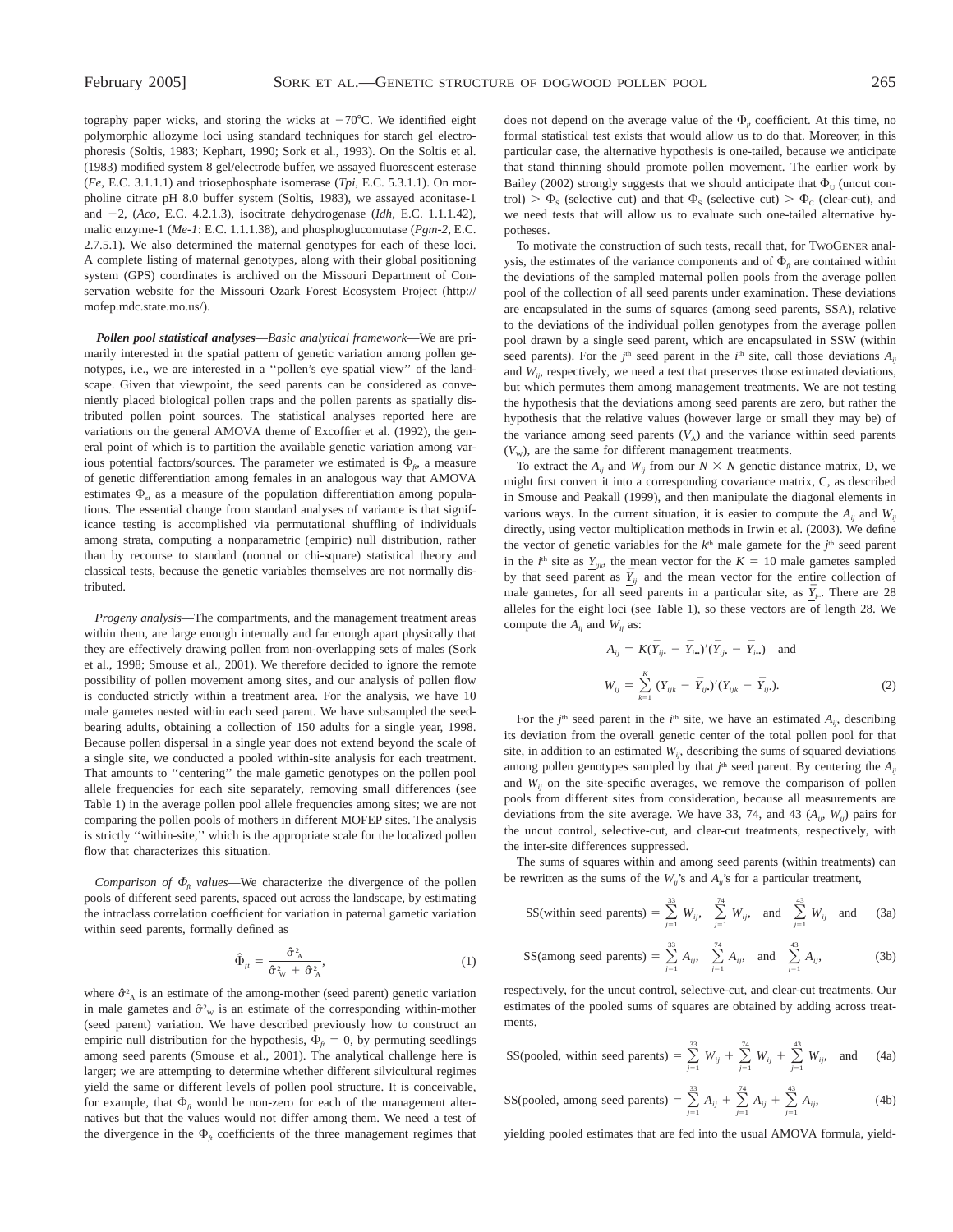ing a pooled estimate,  $\bar{\Phi}_{\beta}$ , that does not depend on which mothers are randomly assigned to which treatment set because we have suppressed the siteto-site differences.

To obtain an empiric null distribution for the null hypotheses ( $\Phi_{\text{U}} = \Phi_{\text{s}}$ ),  $(\Phi_s = \Phi_c)$ , and  $(\Phi_{\text{U}} = \Phi_c)$ , against which to compare our directional (onetailed) alternative hypotheses ( $\Phi_U > \Phi_S$ ), ( $\Phi_S > \Phi_C$ ), and ( $\Phi_U > \Phi_C$ ), we shuffle the 150  $W_i$ 's into three sets, of sizes 33, 74, and 43, respectively, without replacement. Independently, we shuffle the 150  $A_{ij}$ 's into those same three sets, again without replacement. Now,  $\bar{\Phi}_n$  is invariant with respect to permutation of the  $W_i$ 's and  $A_i$ 's among treatments, so our test of treatment differences holds the general level of divergence among seed parents constant at the observed value. We repeat this process 999 times, using the actual partition as the  $1000<sup>th</sup>$  replicate, on the premise that if the null hypothesis were correct, the data would constitute just another random shuffle. For each of the 1000 replicates, we compute  $\hat{\Omega}_{US} = (\hat{\Phi}_{U} - \hat{\Phi}_{S}), \hat{\Omega}_{SC} = (\hat{\Phi}_{S} - \hat{\Phi}_{C})$ and  $\hat{\Omega}_{\text{UC}} = (\hat{\Phi}_{\text{U}} - \hat{\Phi}_{\text{C}})$ , thereby constructing an empiric null distribution for each of these criteria. We have pointed out elsewhere (Smouse et al., 2001) that the  $\Phi_{\hat{\theta}}$  values have variances that are inversely proportional to the number of mothers, everything else being equal. Given our sample size differences  $(J<sub>s</sub> = 74, J<sub>C</sub> = 43, J<sub>U</sub> = 33)$ , we anticipate that the null-hypothesis confidence intervals for the  $\hat{\Omega}$ - criteria will be smallest for the test of  $\hat{\Omega}_{\text{sc}} = (\hat{\Phi}_{\text{s}} - \hat{\Phi}_{\text{c}})$ , largest for the test of  $\hat{\Omega}_{\text{UC}} = (\hat{\Phi}_{\text{U}} - \hat{\Phi}_{\text{C}})$ , and intermediate in size for the test of  $\hat{\Omega}_{\text{sc}} = (\hat{\Phi}_{\text{s}} - \hat{\Phi}_{\text{c}})$ . Each of the test criteria is compared with its own, empirically determined confidence interval. By construction,  $\hat{\Omega}_{\text{UC}} = \hat{\Omega}_{\text{US}} + \hat{\Omega}_{\text{US}}$  $\hat{\Omega}_{\text{SC}}$ , which means that the three tests are not independent. The standard Bonferroni adjustment procedure assumes independence, but by evaluating all three criteria simultaneously under random permutation of the  $A_{ii}$ 's and  $W_{ii}$ 's, we were able to establish an empiric "experimentwise  $\alpha$  value" (the probability that at least one of the tests would achieve its indicated  $\alpha$  level). We will refer to this test of differences in  $\Phi$  values across groups as the A&W test.

*Correcting for adult spatial structure*—From a ''pollen's vantage point,'' we have no abiding interest in the adults themselves, but having said that, it is important to note that the pattern of pollen variation across the landscape could be a function of the spatial genetic patterns among the adults, so that the two signals might be confounded. We need to determine whether spatial genetic gradients exist for the adults that are confounded with the pollen patterns—the focus of our primary concern—and if so, to correct for the adult effects.

The presence of spatially arrayed ''genetic structure'' among the adults, reflecting both recent (human-dominated) and long-term evolutionary history of the population, is somewhat confounded by the pollen pool structure we are attempting to elucidate. Any spatial structure among the adults can inflate our estimate of  $\Phi_{\hat{\theta}}$ . We proceed by examining the extent to which spatial coordinates for each maternal individual are predictive of the observed distribution of pollen donor haplotypes. This approach, dubbed StAMOVA (or stepwise analysis of molecular variance; Dyer et al., 2004) , seeks to remove the effects of external variables before decomposing the total observed genetic variation into components, representing within- and among-mother components. The external variables used for the *C. florida* study are the spatial coordinates (north and west), as well as the elevation. We standardize these variables to mean zero and rotate them via a principal components rotation (Johnson and Wichern, 1992), prior to entering them into the model.

The StAMOVA approach follows the univariate stepwise regression procedure, whereby the most correlated predictor variable is entered into the model first and tested for significance. Then, subsequent predictor variables are entered into the model until the additional sums of squares associated with the predictor variable (e.g., the type III sums of squares) is no longer significant. After fitting all significant spatial predictor variables, the residual variation is then decomposed following the usual AMOVA variance decomposition, with the exception that the degrees of freedom must be adjusted for the spatial variables used for the regression. As explained in Dyer et al. (2004), significance is evaluated via permutation.

*Correcting for adult inbreeding*—Austerlitz and Smouse (2001b) have shown that inbreeding among adults will exacerbate the natural tendency for homogenization of a localized pollen draw for any given female, effectively reducing the number of pollen parents and inflating  $\Phi_{\hat{n}}$ . Having observed significant biparental inbreeding in *Cornus florida* (Apsit et al., 2002; Bailey, 2002) that could create local genetic clustering in the adult population we then used the seed parent genotypes to estimate adult inbreeding  $(F_{IS})$  for each treatment, based on two sites per treatment, using the Weir and Cockerham (1984) calculations in Arlequin software (Schneider et al., 1999). We used the AMOVA partition of the residuals to gauge the impact of local adult inbreeding  $(F_{\text{IS}})$  on our estimates of  $\Phi_{\text{fi}}$ . Austerlitz and Smouse (2001b) show that:

$$
\hat{\Phi}_{f_i} = \frac{[Q_0 - Q(\bar{z})](1 + F)}{2 - Q(\bar{z})(1 + F)},\tag{5}
$$

where  $Q_0$  is the probability that two random male gametes, sampled from the same seed tree, are from the same pollen parent, and  $Q(\bar{z})$  is the probability that two random male gametes, sampled from two different seed parents, an average distance of  $\bar{z}$  apart, are from the same pollen parent, and where  $F$  is the inbreeding coefficient, estimated here by  $F_{IS}$ . Using data-generated estimates of  $\bar{z}$  and  $F_{1S}$ , we extracted an adjusted estimate of pollen structure,  $\tilde{\Phi}_n$  $= Q_0/2$ , an estimate of the probability of identity by descent from two random male gametes, drawn from the same female, adjusted for inbreeding in the adults. What we were ultimately pursuing is  $Q_0 = N^{-1}$ <sub>ep</sub>, which conveys information about the effective number of pollen donors for the average seed parent.

#### RESULTS

*Allele frequencies*—The allele frequencies for male gametes vary slightly from site to site (Table 1). Some of this variation is undoubtedly due to sampling variation, but an element of the variation is likely due to subtle gradients in allele frequencies across this extended landscape (Sork, unpublished result). These site-specific allele frequencies are used to ''center" the  $A_{ii}$  values of the 150 seed parents to the genetic averages of the separate sites, for purposes of the A&W analyses.

*Pollen structure analysis*—*Management effects*—We first estimated the values of  $\Phi_{\theta}$  for each of the treatments and for the control (Table 2). The management regimes influence pollen structure in these populations. The estimate for the uncut control ( $\hat{\Phi}_{U} = 0.174$ ,  $P < 0.001$ ) is larger than that for the selective-cut regime ( $\hat{\Phi}_{s} = 0.125, P \le 0.001$ ), which, in turn, is larger than that for the clear- cut regime ( $\hat{\Phi}_c = 0.090, P \leq \hat{\Phi}_c$ 0.001). After removing the inter-site variation, the average (across silvicultural treatments) is  $\bar{\Phi}_n = 0.128$ ,  $P < 0.001$ . Converting to effective number of pollen donors, via the relationship  $N_{ep} \cong (2 \cdot \Phi_f)^{-1}$  as described in Austerlitz and Smouse (2001a), we obtained first-approximation estimates of  $N_{\text{en}} \cong 2.87, 4.00,$  and 5.56 for control, selective-cut, and clearcut treatments, respectively, basically doubling the effective number of pollen donors under very open (as opposed to closed) canopy conditions.

We then evaluated the statistical differences among treatments. The formal A&W tests yield  $\hat{\Omega}_{US} = 0.049$  ( $p \le 0.124$ ),  $\hat{\Omega}_{\text{SC}} = 0.035$  ( $p \le 0.164$ ), and  $\hat{\Omega}_{\text{UC}} = 0.084$  ( $p \le 0.034$ ). The directions of this result are those anticipated in advance, though only the control vs. clear-cut difference (between the silvicultural extremes) is formally significant at the  $P = 0.05$ level. These are single-comparison *p* values, of course, and the "experimentwise  $\alpha$  value" (the empiric probability of obtaining at least one difference of the size encountered) was  $\alpha =$ 0.283. The ''experiment'' (as a whole) is not formally signif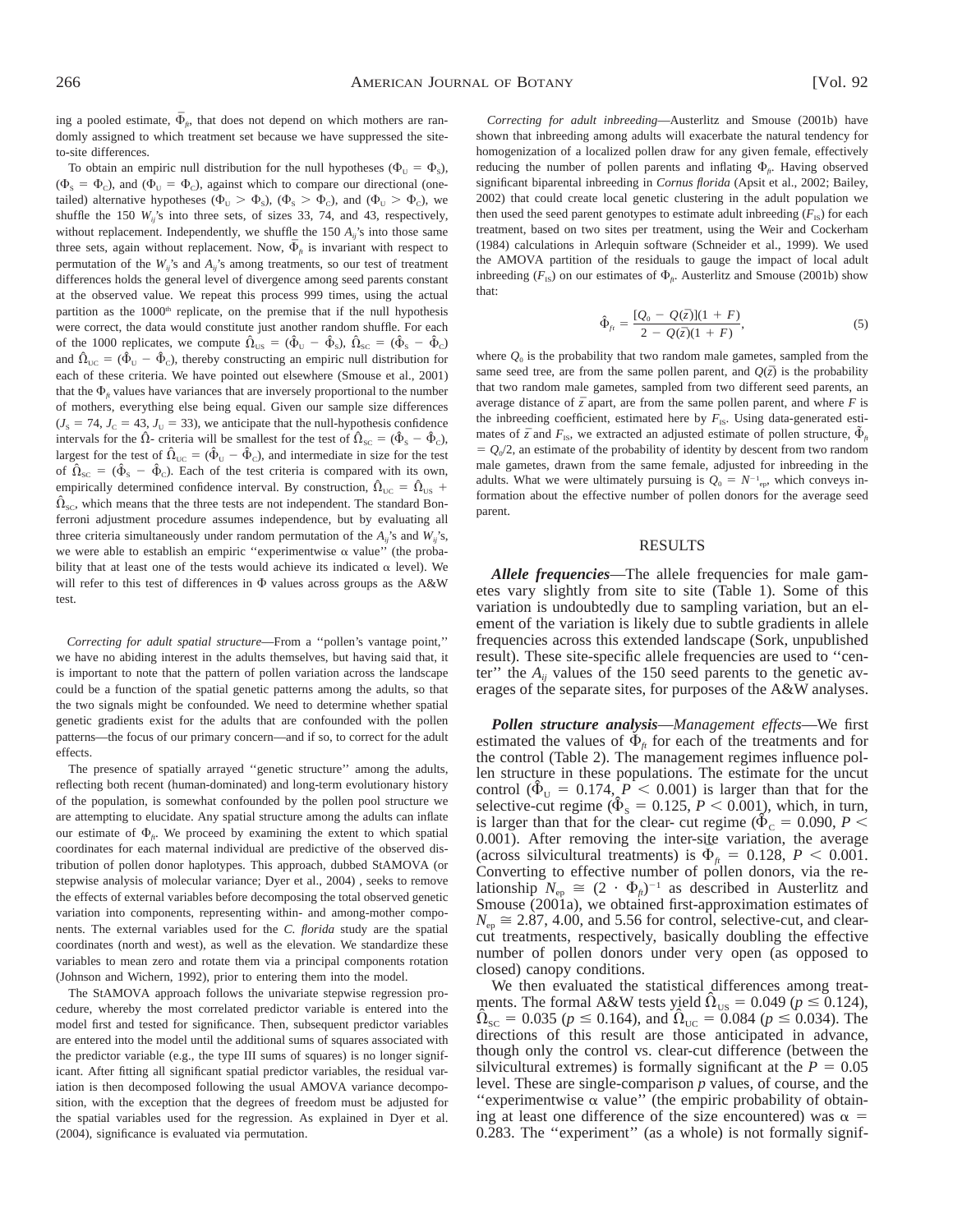TABLE 1. Allele frequencies for eight allozyme loci (*Aco-1*, *Aco-2*, *Fe-1*, *Fe-3*, *Idh*, *Me-1*, *Pgm-2*, *Tpi*) in flowering dogwood (*Cornus florida* L.) from the Missouri Ozarks.

| Locus                   | <b>Uncut Control</b> |        |       | Selective-Cutting Regime |        |       | Clear-Cutting Regime |        |       |
|-------------------------|----------------------|--------|-------|--------------------------|--------|-------|----------------------|--------|-------|
| and<br>Allele           | Site 1               | Site 6 | Mean  | Site 2                   | Site 4 | Mean  | Site 3               | Site 5 | Mean  |
| $Aco-I$                 |                      |        |       |                          |        |       |                      |        |       |
| 3                       | 0.012                | 0.006  | 0.009 | 0.000                    | 0.012  | 0.007 | 0.000                | 0.000  | 0.000 |
| $\overline{4}$          | 0.000                | 0.013  | 0.006 | 0.000                    | 0.000  | 0.000 | 0.000                | 0.004  | 0.002 |
| $\frac{5}{7}$           | 0.988                | 0.981  | 0.985 | 0.997                    | 0.976  | 0.985 | 1.000                | 0.992  | 0.995 |
|                         | 0.000                | 0.000  | 0.000 | 0.003                    | 0.012  | 0.008 | 0.000                | 0.004  | 0.002 |
| $Aco-2$                 |                      |        |       |                          |        |       |                      |        |       |
| 3                       | 0.065                | 0.281  | 0.170 | 0.000                    | 0.056  | 0.033 | 0.000                | 0.026  | 0.016 |
| $\overline{4}$          | 0.012                | 0.000  | 0.006 | 0.000                    | 0.002  | 0.001 | 0.000                | 0.000  | 0.000 |
| 5                       | 0.923                | 0.719  | 0.824 | 1.000                    | 0.942  | 0.966 | 1.000                | 0.974  | 0.984 |
| $Fe-1$                  |                      |        |       |                          |        |       |                      |        |       |
| $\overline{c}$          | 0.006                | 0.000  | 0.003 | 0.000                    | 0.000  | 0.000 | 0.000                | 0.004  | 0.002 |
| $\overline{\mathbf{3}}$ | 0.994                | 1.000  | 0.997 | 1.000                    | 1.000  | 1.000 | 1.000                | 0.996  | 0.998 |
| $Fe-3$                  |                      |        |       |                          |        |       |                      |        |       |
| 1                       | 0.018                | 0.019  | 0.018 | 0.000                    | 0.000  | 0.000 | 0.000                | 0.000  | 0.000 |
| 3                       | 0.298                | 0.335  | 0.316 | 0.252                    | 0.379  | 0.326 | 0.343                | 0.356  | 0.351 |
| $rac{5}{7}$             | 0.684                | 0.627  | 0.656 | 0.748                    | 0.619  | 0.673 | 0.657                | 0.644  | 0.649 |
|                         | 0.000                | 0.019  | 0.010 | 0.000                    | 0.002  | 0.001 | 0.000                | 0.000  | 0.000 |
| Idh                     |                      |        |       |                          |        |       |                      |        |       |
| 1                       | 0.000                | 0.006  | 0.003 | 0.000                    | 0.002  | 0.001 | 0.000                | 0.000  | 0.000 |
|                         | 0.018                | 0.006  | 0.012 | 0.000                    | 0.005  | 0.003 | 0.000                | 0.004  | 0.002 |
| $\frac{2}{3}$           | 0.953                | 0.975  | 0.964 | 0.945                    | 0.963  | 0.955 | 0.994                | 0.955  | 0.970 |
| 5                       | 0.029                | 0.013  | 0.021 | 0.055                    | 0.030  | 0.041 | 0.006                | 0.041  | 0.028 |
| $Me-1$                  |                      |        |       |                          |        |       |                      |        |       |
| $\mathfrak{2}$          | 0.006                | 0.025  | 0.015 | 0.032                    | 0.016  | 0.023 | 0.025                | 0.019  | 0.021 |
| $\overline{4}$          | 0.953                | 0.849  | 0.903 | 0.891                    | 0.898  | 0.895 | 0.855                | 0.879  | 0.870 |
| 5                       | 0.023                | 0.088  | 0.055 | 0.045                    | 0.057  | 0.052 | 0.046                | 0.063  | 0.057 |
| 6                       | 0.018                | 0.038  | 0.027 | 0.032                    | 0.029  | 0.030 | 0.044                | 0.039  | 0.052 |
| $Pgm-2$                 |                      |        |       |                          |        |       |                      |        |       |
| 1                       | 0.018                | 0.000  | 0.010 | 0.013                    | 0.009  | 0.011 | 0.044                | 0.015  | 0.026 |
| $\overline{c}$          | 0.078                | 0.052  | 0.065 | 0.110                    | 0.107  | 0.108 | 0.050                | 0.058  | 0.055 |
| 3                       | 0.904                | 0.904  | 0.904 | 0.870                    | 0.868  | 0.869 | 0.894                | 0.923  | 0.913 |
| 5                       | 0.000                | 0.044  | 0.021 | 0.007                    | 0.016  | 0.012 | 0.012                | 0.004  | 0.006 |
| Tpi                     |                      |        |       |                          |        |       |                      |        |       |
| 3                       | 0.483                | 0.517  | 0.500 | 0.498                    | 0.451  | 0.471 | 0.415                | 0.488  | 0.460 |
| 5                       | 0.505                | 0.470  | 0.488 | 0.495                    | 0.530  | 0.515 | 0.579                | 0.500  | 0.530 |
| 7                       | 0.012                | 0.013  | 0.012 | 0.007                    | 0.019  | 0.014 | 0.006                | 0.012  | 0.010 |
|                         |                      |        |       |                          |        |       |                      |        |       |

icant, but we are nevertheless encouraged by a pollen structure pattern that matches exactly what the stand structure had led us to anticipate. We suspect that with larger numbers of maternal trees per treatment, the differences encountered would have been statistically compelling. We will return to the issue of how to increase the power of this new test in the Discussion.

*Correcting for adult spatial structure*—We employed the StAMOVA analysis to gauge the extent to which the spatial location of the maternal individual explained the observed differentiation among pollen donors. The three-dimensional coordinates for each of the 150 seed parents (north, west, elevation) were standardized and rotated via a principal components rotation. The three rotated axes accounted for 79.86, 20.10, and 0.04% of the spatial variation. The first rotated axis (i.e., that accounting for the largest amount of spatial variation) results in 2.22% reduction in the among-mother component of genetic variation. The additional sums of squares associated with this first axis, 5.005, is not significant, so we did not pursue subsequent axes. The adjustments in  $\Phi_{\beta}$  would have been in the third decimal place in any case. There is no convincing evidence of carryover spatial genetic pattern from the adults to the pollen.

*Correcting for adult inbreeding*—The inbreeding of adult populations was not credibly positive for any of the treatments, ranging from  $F_{\text{U}} = 0.0242$  and  $F_{\text{C}} = -0.0153$  (neither significant) for uncut and clear-cut, respectively, to  $F_s = -0.1046$  $(P \le 0.05$ , selective cut). These values, taken at face value, would yield adjusted estimates, yia Eq. 5, of  $\Phi_{\text{U}} = 0.17$  (uncut);  $\Phi_s = 0.14$  (selective cut);  $\hat{\Phi}_c = 0.091$  (clear-cut). Thus, only the selective-cut estimate required much adjustment for adult structure. In this case, the adult structure created an underestimate rather than overestimate of  $\Phi_{\beta}$ , and the correction does not change our conclusions.

### DISCUSSION

*Silvicultural practice*—These findings clearly show that forest management can modify pollen movement in a species pollinated by generalist pollinators. Based on our estimates of pollen pool structure, we observe that pollen movement is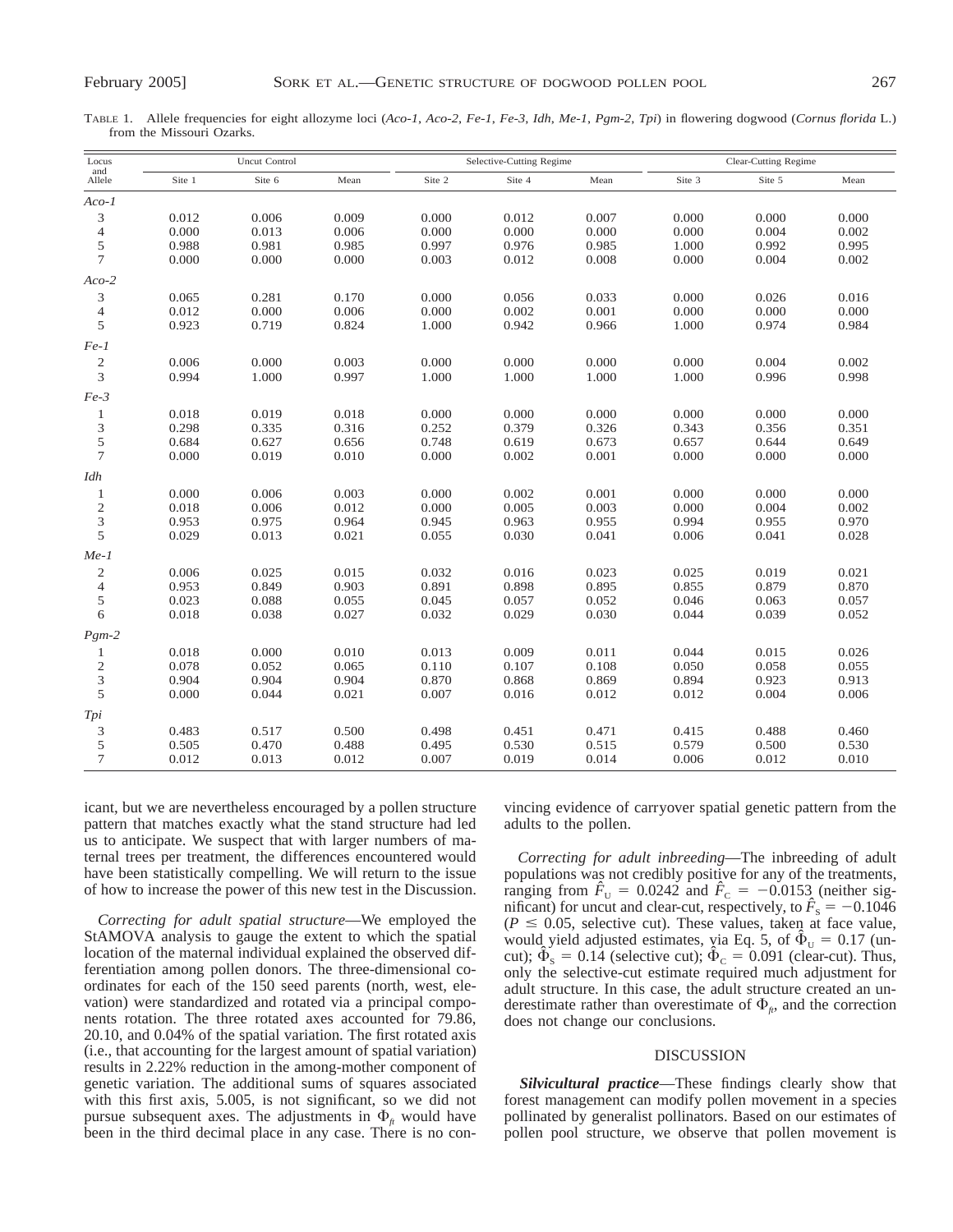TABLE 2. TWOGENER partition of the pollen variation in *Cornus florida* L. from the Missouri Ozarks, where  $\hat{\Phi}_*$  is the pollen structure measure, and  $\alpha \le 0.001$  is indicated by (\*\*\*); (a) uncut control; (b) selective cut; (c) clear cut; (d) comparison of  $\Phi$  estimates.

| <b>Uncut Control Treatment</b>                                                                                 |                                                                                                        |                       |                                                                                                                                                               |                                        |                                                 |  |  |  |  |  |
|----------------------------------------------------------------------------------------------------------------|--------------------------------------------------------------------------------------------------------|-----------------------|---------------------------------------------------------------------------------------------------------------------------------------------------------------|----------------------------------------|-------------------------------------------------|--|--|--|--|--|
| Sources of Variation                                                                                           | Degrees of Freedom                                                                                     | Sums of Squares       | <b>Estimated Mean Squares</b>                                                                                                                                 | <b>Estimated Variance Component</b>    | Estimated $\Phi_{\hat{\theta}}$ Coefficient     |  |  |  |  |  |
| Trees/Replicates<br>Gametes/Trees                                                                              | 31<br>297                                                                                              | 60.328<br>186.244     | 1.946<br>0.627                                                                                                                                                | $V_{A} = 0.132$<br>$V_{\rm w} = 0.627$ | $\Phi_{\text{II}} = 0.174$ ***                  |  |  |  |  |  |
| Treatment                                                                                                      |                                                                                                        |                       |                                                                                                                                                               |                                        |                                                 |  |  |  |  |  |
| Sources of Variation                                                                                           | Degrees of Freedom                                                                                     | Sums of Squares       | <b>Estimated Mean Squares</b>                                                                                                                                 | <b>Estimated Variance Component</b>    | Estimated $\Phi_{\rm n}$ Coefficient            |  |  |  |  |  |
| Trees/Replicates<br>Gametes/Trees                                                                              | 72<br>666                                                                                              | 101.870<br>387.765    | 1.415<br>0.582                                                                                                                                                | $V_{A} = 0.083$<br>$V_{\rm w} = 0.582$ | $\hat{\Phi}_{s} = 0.125***$                     |  |  |  |  |  |
| Clear-Cut Treatment                                                                                            |                                                                                                        |                       |                                                                                                                                                               |                                        |                                                 |  |  |  |  |  |
| Sources of Variation                                                                                           | Degrees of Freedom                                                                                     | Sums of Squares       | <b>Estimated Mean Squares</b>                                                                                                                                 | <b>Estimated Variance Components</b>   | Estimated $\Phi_{\hat{n}}$ Coefficient          |  |  |  |  |  |
| Trees/Replicates<br>Gametes/Trees                                                                              | 41<br>387                                                                                              | 45.911<br>217.770     | 1.120<br>0.563                                                                                                                                                | $V_{A} = 0.056$<br>$V_{\rm w} = 0.563$ | $\Phi_c = 0.090***$                             |  |  |  |  |  |
|                                                                                                                |                                                                                                        |                       | <b>Comparative Tests</b>                                                                                                                                      |                                        |                                                 |  |  |  |  |  |
| Null Hypothesis                                                                                                | Alternative Hypothesis                                                                                 | <b>Test Criterion</b> |                                                                                                                                                               | <b>Estimated Value</b>                 | Tail Probability                                |  |  |  |  |  |
| $\Phi_{\text{II}} =$<br>$\Phi_{\rm e}$<br>$\Phi_{\rm c} = \Phi_{\rm c}$<br>$\Phi_{\text{U}} = \Phi_{\text{C}}$ | $\Phi_{\rm H} > \Phi_{\rm g}$<br>$\Phi_{\rm c} > \Phi_{\rm c}$<br>$\Phi_{\text{II}} > \Phi_{\text{C}}$ |                       | $\Omega_{\text{US}} = (\Phi_{\text{U}} - \Phi_{\text{S}})$<br>$\Omega_{sc} = (\Phi_s - \Phi_c)$<br>$\Omega_{\text{UC}} = (\Phi_{\text{U}} - \Phi_{\text{C}})$ | 0.049<br>0.035<br>0.084                | $P \le 0.124$<br>$P \le 0.164$<br>$P \le 0.034$ |  |  |  |  |  |

most restricted in the uncut sites and highest in the clear-cut sites, which is similar to what we found for MOFEP populations of wind-pollinated *Pinus echinata* (Dyer, 2002). Thus, we now have two species at the same study site that show that the clear-cut treatment is associated with reduced pollen pool structure, increased number of effective pollen donors and, thus, increased pollen flow. However, the explanation for the two sets of results must not be the same, because not only does the mode of pollination differ, but the pattern of local conspecific density across treatments also varies between the two studies. In the case of *P. echinata*, the seed parents had the same density across treatments, because MOFEP loggers did not remove this species from the clear-cut treatments. Thus, the trend across treatments is not due to conspecific density; it is best explained by an aerodynamic hypothesis that removal of substantial canopy promotes pollen movement. The explanation for this trend in *C. florida* is a bit more complicated.

Initially, we hypothesized that the stand-thinning treatments would enhance pollen movement, because the reduction in for-



Fig. 2. Mean pre- and post-treatment density of *Cornus florida* (stems > 1 m tall) for six study sites as measured in Missouri Ozark Forest Ecosystem Project (MOFEP) plots distributed randomly across the six study sites. (Unpublished MOFEP data provided by J. Kabrick, formerly Missouri Department of Conservation; for sampling methods, see Kabrick et al., 2002).

est structure should promote pollinator movement. In the MO-FEP, the sites receiving silvicultural treatments have 9% less canopy cover after treatment than the control site (Kabrick et al., 2002). However, while the canopy cover was similar among harvested sites, the spatial array of the remaining trees was quite different, especially with respect to the location of focal trees, relative to harvested areas. In the selective-cut treatment, the stand was thinned throughout, with occasional small openings. In the clear-cut treatment, our focal trees were adjacent to the clearings. Thus, the presence of the clearing seems to have promoted greater pollinator movement than in the uncut forest and slightly, but not quite significantly, more movement than in the selective-cut sites, where trees were thinned throughout. Because we did not observe the pollinators, we can only speculate on the causes of differences in pollen movement across treatments. One experimental study of bee behavior has shown that the spatial array of plants affects bee movement and that increased interplant distance can increase the average distance of pollen transfer (Morris, 1993). In a study of adrenid bees, one of the taxa that pollinate *Cornus*, the bees were attracted by sunlight and density of flowers (Reese and Burrows, 1980). Herrera (1995) showed that variation in microclimate can influence the composition of pollinators, because some insects prefer sites with high irradiance. Thus, in this study, it is possible that the stand thinning in the selective-cut treatment may have affected pollinators or composition of pollinators in one way, while the presence of clearings in the clear-cut treatment could have affected both the behavior and the species of pollinators due to the more dramatic local treatment effect on microclimate.

We can probably rule out the explanation that the reduction in conspecific stand density in the treated sites is responsible for the decline in pollen pool structure at those sites. In actuality, the density of *C. florida* was lowest at the selective treatment and intermediate in the clear-cut treatments (Fig. 2). The reason that adult *C. florida* density was not similar in sites of the silvicultural treatments, as should have occurred given the nature of the MOFEP design, is due to the site-specific, preharvest demography of *C. florida*. By coincidence, the pretreatment densities were not equal among sites, the two selec-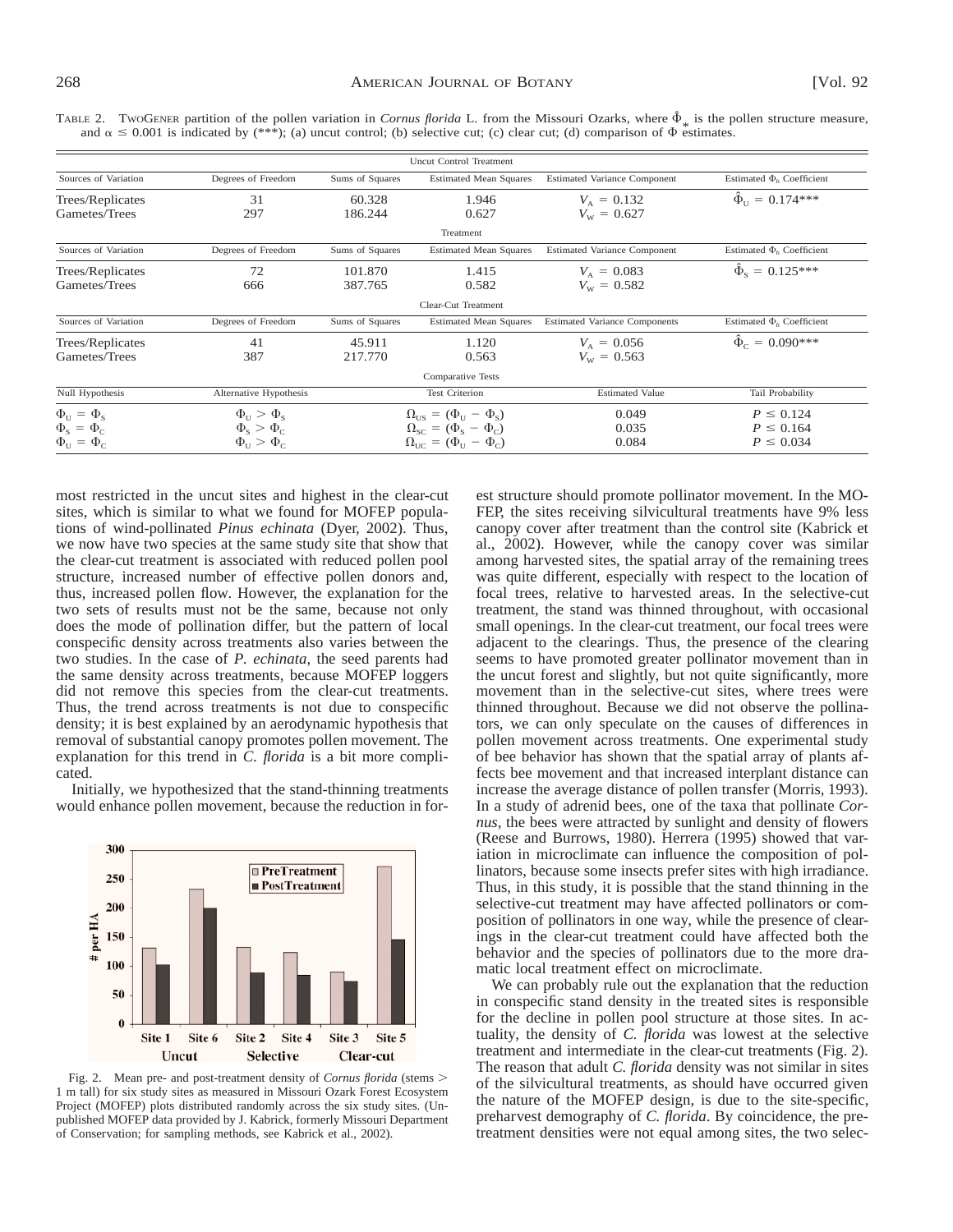tive-cut sites, on average, having the lowest density (Fig. 2). Thus, the extent of pollen pool structure does not correspond to the density of *C. florida* adults. As an aside, we note that the *C. florida* density has been declining across all the sites, even the control sites, where trees were not harvested. *Cornus florida* at the control sites had, on average, 69% of the preexperiment biomass, and sites with harvesting had about 60% of the original *C. florida* biomass. The general decline in *Cornus* biomass is part of a regional decline observed across most species across all sites (Kabrick et al., 2002). In spite of the overall reduction in biomass and heterogeneity in *C. florida* density among the MOFEP sites, the trend in  $\Phi_{\text{f}t}$  across treatments supports the initial hypothesis that stand thinning promotes pollen movement.

The fact that density varied across the different treatment sites complicates our interpretation of the effective number of pollinators, because  $N_{en} \cong d\sigma^2$  where *d* is adult density and  $\sigma^2$  is the variance in dispersal. Our estimates of  $\Phi_{\hat{r}}$  and the varying densities yield effective number of pollinators  $N_{\text{en}} =$ 2.87, 4.00, and 5.56, respectively, for the uncut, selective-cut, and clear-cut treatments. The estimates of  $N_{\text{en}}$  are themselves fine, but the differences between them might involve changes in the freedom of pollen flow  $(\sigma^2)$  or differences in density (*d*), and probably both. We inevitably obtain  $(d\sigma^2)$  as a product, and we cannot separately estimate the two parameters (without additional assumptions), but we can say that for real populations, the ecological impact of forest management has the potential to affect pollen-mediated gene flow and change effective neighborhood size.

Most available studies that examine the impact of landscape change on pollen movement are conducted in fragmented ecosystems and in tropical habitats (Smouse and Sork, 2004). As mentioned in the Introduction, several studies have shown an increase in gene flow (Nason and Hamrick, 1997), while a few others showed a decline in pollen-mediated gene flow (Rocha and Aguilar, 2001; Fuchs et al., 2003). The critical issue is whether the pollinator behavior or the pollinator species can adjust to greater inter-plant distances sufficiently or whether the degree of isolation is too great. Because forest management does not change the landscape as greatly as does fragmentation, it is unlikely to reduce gene flow per se, even when the canopy is opened or when clearings are created locally. In fact, as long as adult densities are sufficient, selective thinning and the creation of small clear-cut areas appear to promote pollenmediated gene movement. Dyer (2002) has shown increased pollen flow in the treatment areas for wind-pollinated *P. echinata*, and we have now shown it for an insect-pollinated species as well. More studies of insect-pollinated species are needed before we can generalize these findings, but we can postulate that while forest management can influence pollen movement, the changes are more subtle than those produced by serious population decimation and fragmentation.

*Comparative statistical analysis*—Our new comparative for TWOGENER, the A&W test, can be used to test the hypothesis that pollen structure differs across management regimes. The approach can also be used to test hypotheses about the impact of different types of landscape change or about different ecological settings. As with all statistical procedures, the method has statistical power that is sensitive to sample sizes. The  $\Omega$ coefficients, being differences of  $\Phi$ <sub>*ft*</sub> coefficients, have sample variances that are the sums of variances of  $\Phi$ <sub>*ft*</sub> coefficients, and the  $\Phi_{\text{f}}$  coefficients themselves can have large variances

(Smouse et al., 2001). We have commented elsewhere (Smouse et al., 2001) that for a fixed total sample size, the best way to reduce this variance is to set the number of offspring per seed parent  $K \sim \Phi_{f}^{-1}$  and then maximize the number of seed parents, *J*, subject to the constraint that  $JK = N$ . Averaged over the six MOFEP sites,  $K = 8$  offspring would have been optimal; 10 offspring per tree were more than adequate. Having set the number of offspring per seed parent at  $\overline{K} = 10$ , the only way to reduce the variance of  $\Phi_{\rm ft}$  is to increase the total sample size (*N*) and hence the number of seed parents sampled (*J*). We sampled 252 adults, but reduced seed set and germination rates reduced the available number of seed-parents to 150. The available numbers of seed parents were obviously sufficient to establish that all three  $\Phi$  coefficients were substantially greater than 0, but they were evidently not sufficient to reduce the variances enough to render some of the  $\Omega$  tests significant.

Having said that, the question arises as to how many seed parents we would need. Under the null hypothesis that all three  $\Phi_f$  values are the same (i.e.,  $\Phi_U = \Phi_S = \Phi_C = \Phi$ ), a theoretical approximation of the variance of  $\Phi_{\hat{r}}$  is provided by Falconer (1981):

$$
\sigma_{\Phi}^{2} = \frac{1}{(J-1)} \frac{2[1 + (K-1)\Phi_{fn}]^{2}(1 - \Phi_{fn})^{2}}{K(K-1)}
$$

$$
= \frac{SS}{(J-1)},
$$
(6)

where  $J$  is the number of sampled seed parents and  $K$  is the numbers of offspring sampled per seed parent. For the study at hand, the pooled estimate of the average value is  $\bar{\Phi} = 0.128$ .

Our empirically determined variance of  $\Phi_{\rm ft}$  is a bit smaller than the theoretical value in Eq. 6, but that too is inversely proportional to the numbers of seed parents, so it is convenient to write the variance of a pairwise comparison of two  $\Phi_{\theta}$  estimates, say  $\Omega_{12} = (\Phi_1 - \Phi_2)$ , as  $\hat{\sigma}^2 \Omega_1 = [SS_1/(J_1 - 1) + SS_2/3]$  $(J_2 - 1)$ ]. The criterion  $(\hat{\Omega}_{12}/\hat{\sigma}_{\Omega})$  is a nonparametric analogue of the two-sample *t* test, whose nominal  $\alpha = 0.05$  threshold value is 1.645 (for a one-tailed test). Our empiric null distributions, obtained by permutational shuffling of the  $A_{ij}$  and  $W_{ij}$ values, were very similar to those of the two-sample *t* test, with the empiric  $P = 0.05$  threshold criteria for all three tests in the 1.60–1.66 range. Using 1.70 as a conservative target for declaring ''significance'' in the one-tailed nonparametric case, if we were to set  $J_1 = J_2$  (balanced sampling for the two treatments), then to meet the  $\alpha = 0.05$  per-comparison rate threshold for differences of the size we actually encountered, we would have needed  $J_s = J_c$  to be approximately 110 observations for the comparison of selective-cut and clear-cut treatments, substantially larger than the numbers of seed parents actually sampled  $(J<sub>s</sub> = 74$  and  $J<sub>c</sub> = 43)$ . For a comparison of selective cut and uncut control, we would have needed  $J<sub>s</sub>$  $J_{\text{U}}$  to be about 60, collectively a bit larger (and better balanced) than the actual numbers of seed parents  $(J<sub>s</sub> = 74$  and  $J_{\text{U}}$  = 33) used. For a comparison of the clear-cut and uncut control, which differ more substantially, we would have needed only  $J_U = J_C$  to be about 25 observations, less than the numbers of seed parents we actually used ( $J_c = 43$  and  $J_U =$ 33). Two caveats are in order. (1) While we can determine how large a difference we want to detect, in routine practice, we will have little (if any) a priori information on the sizes of the  $\Omega$  criteria to be expected, so it is probably a good idea to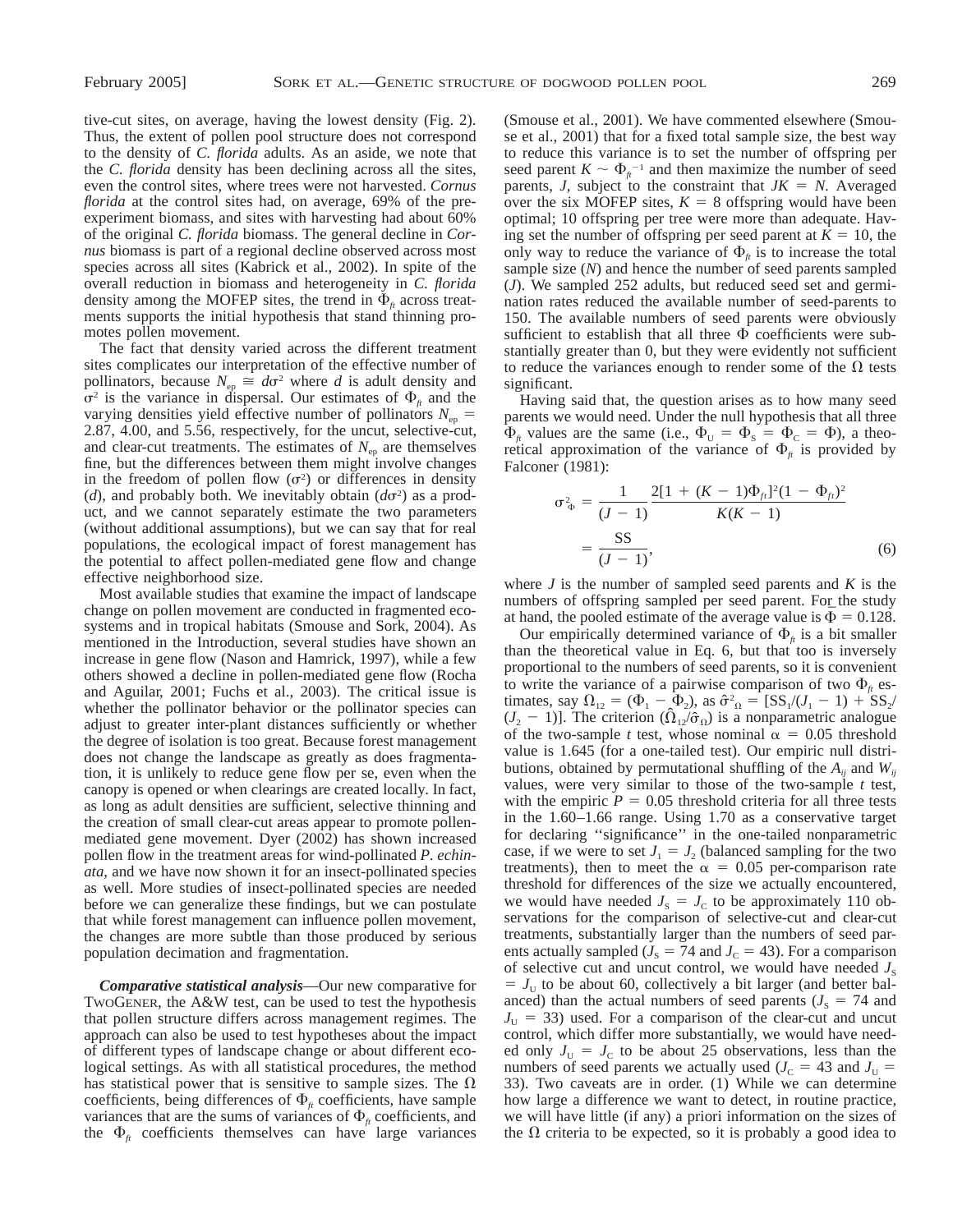opt for larger (rather than smaller) numbers of seed trees for each of the scheduled treatments. (2) If we insist on small experiment-wise error rates, rather than small per comparison error rates, we will need to increase the numbers of seed parents accordingly.

*Adult spatial structure*—We attempted to correct for the influence of an underlying genetic gradient in the adult population on our estimates of pollen pool structure. However, the StAMOVA analysis (Dyer et al., 2004) did not detect any significant impact of spatial structure on the pollen donor population. That result does not mean that the *Cornus* population spread over the overall MOFEP region does not exhibit any genetic gradient. Indeed, preliminary analyses had detected a small gradient for *Cornus florida* across the entire MOFEP region (Sork, unpublished results), but that gradient is evidently too subtle to have any meaningful influence on the pollen structure estimates used here to gauge pollen movement, which evidently occurs over much shorter distances.

*Adult inbreeding*—For the most part, the inbreeding coefficients of the adult population were not significant. In one case, the adults exhibited a negative *F,* or excess of heterozygotes, which led to a slight decrease in the estimate of effective pollen donor number when the estimate was adjusted. However, this correction did not change the overall conclusions. This empirical finding raises questions about the extent to which inbreeding among adults causes bias in the pollen pool structure. Austerlitz and Smouse (2001b) show that the inflation in  $\Phi_{\theta}$  is comparable to the size of the inbreeding coefficient. It is clear from Eq. 5 that if  $F > 0$ , we are overestimating  $\Phi_{\theta}$ , but if  $F < 0$ , we are underestimating. The inflation/deflation is the same amount as the inbreeding, because the relationship is approximately given by  $\hat{\Phi}_n = \tilde{\Phi}_n (1 + F)$ . A value of  $F = 0.02$  means we have 2% inflation of  $\Phi_{\mu}$ ; if *F*  $= 0.10$ , then we have a 10% inflation. For most tree species, inbreeding is unlikely to be that high, but there are species for which *F* can be quite large.

*Conclusions*—Our findings indicate that small changes in landscape context can influence pollen movement. In this case, the creation of clearings and the thinning of the forest promoted greater pollen movement, especially for those trees located near the area of treatment. Thus, a generic concern that silvicultural treatment per se may negatively affect future genetic diversity or increase reproductive isolation is contraindicated. We hasten to add that we conducted these studies across a landscape with extensive forest cover and a focal tree species that occurred in high density. We cannot conclude what would happen when the pairwise distance between reproductive adults is significantly greater, which might occur for species that either occur in low abundance or that have had adult densities reduced through several cycles of silvicultural treatment. In our temperate forest setting, insect pollinators appear able to adapt to small changes in forest structure. In fact, if one is concerned about neighborhood size, genetic bottlenecks, or future genetic diversity, the evidence reported here indicates that, as long as a sufficiently large number of seed parents remain to provide adequate reproduction and to avoid a genetic bottleneck in the effective number of mothers, silvicultural management may not negatively affect the effective number of pollen parents, and hence subsequent genetic diversity in *Cornus florida*.

#### LITERATURE CITED

- ALVAREZ-BUYLLA, E. R., AND A. A. GARAY. 1994. Population genetic structure of *Cecropia obtusifolia*, a tropical pioneer tree species. *Evolution* 48: 437–453.
- APSIT, V. J., V. L. SORK, AND R. J. DYER. 2002. Patterns of mating in an insect-pollinated tree species in the Missouri Ozark Forest Ecosystem Project (MOFEP). *In* S. R. Shifley and J. M. Kabrick [eds.], Proceedings of the Second Missouri Ozark Forest Ecosystem Symposium: Post-treatment results of the landscape experiment, General Technical Report NC-227, 213–227. US Department of Agriculture Forest Service, North Central Forest Experiment Station, St. Paul, Minnesota, USA.
- AUSTERLITZ, F., AND P. SMOUSE. 2001a. Two-generation analysis of pollen flow across a landscape. II. Relation between  $\phi_{\phi\tau}$ , pollen dispersal and interfemale distance. *Genetics* 157: 851–857.
- AUSTERLITZ, F., AND P. E. SMOUSE. 2001b. Two-generation analysis of pollen flow across a landscape. III. Impact of within-population structure. *Genetical Research* 78: 271–278.
- AUSTERLITZ, F., AND P. E. SMOUSE. 2002. Two-generation analysis of pollen flow across a landscape. IV. Estimating the dispersal parameter. *Genetics* 161: 355–363.
- BAILEY, K. J. 2002. Influence of environmental factors on the mating system of *Cornus florida*. M.S. thesis, University of Missouri, St. Louis, Missouri, USA.
- BROOKSHIRE, B., AND C. HAUSER. 1993. The Missouri Forest Ecosystem Project. *In* A. R. Gillespie, G. R. Parker, P. E. Pope, and G. Rink [eds.], Proceedings of the 9th Central Hardwood Forest Conference, 289–306. US Department of Agriculture Forest Service, North Central Forest Experiment Station, General Technical Report NC-161. St. Paul, Minnesota, USA.
- BROOKSHIRE, B. L., R. JENSEN, AND D. C. DEY. 1997. The Missouri Ozark Forest Ecosystem Project: past, present and future. *In* B. L. Brookshire and S. R. Shifley [eds.], Proceedings of the Missouri Ozark Forest Ecosystem Project symposium: an experimental approach to landscape research. General Technical Report NC-193, 1–25. US Department of Agriculture Forest Service, North Central Forest Experimental Station, St. Paul, Minnesota, USA.
- BROOKSHIRE, B. L., AND S. R. SHIFLEY [EDS.]. 1997. Proceedings of the Missouri Ozark Forest Ecosystem Project symposium: an experimental approach to landscape research. General Technical Report NC-193. US Department of Agriculture Forest Service, North Central Forest Experimental Station, St. Paul, Minnesota, USA.
- CAREY, A. B., B. R. LIPPKE, AND J. SESSIONS. 1999. Intentional systems management: managing forests for biodiversity. *Journal of Sustainable Forestry* 9: 83–125.
- CHRISTENSEN, N. L., A. M. BARTUSKA, J. H. BROWN, S. CARPENTER, C. D'ANTONIO, R. FRANCIS, J. F. FRANKLIN, J. A. MACMAHON, R. F. NOSS, D. J. PARSONS, C. H. PETERSON, M. G. TURNER, AND R. G. WOOD-MANSEE. 1996. The report of the Ecological Society of America committee on the scientific basis for ecosystem management. *Ecological Applications* 6: 665–691.
- CUNNINGHAM, R. J., AND C. HAUSER. 1989. The decline of the Missouri Ozark forest between 1880 and 1920. *In* T. A. Waldrop [ed.], Proceedings of pine hardwood mixtures: a symposium on management and ecology of the Ozark Land Type. General Technical Report SE-48, 34–37. USDA Forest Service, Southeast Forest Experiment Station, Asheville, North Carolina, USA.
- DICK, C. W., G. ETCHELECU, AND F. AUSTERLITZ. 2003. Pollen dispersal of tropical trees (*Dinizia excelsa*: Fabaceae) by native insects and African honeybees in pristine and fragmented Amazonian rainforest. *Molecular Ecology* 12: 753–764.
- DYER, R. J. 2002. Contemporary pollen movement in shortleaf pine, *Pinus echinata* Mill. Ph.D. dissertation, University of Missouri, St. Louis, Missouri, USA.
- DYER, R. J., R. D. WESTFALL, V. L. SORK, AND P. E. SMOUSE. 2004. Twogeneration analysis of pollen flow across a landscape. V. A stepwise approach for extracting factors contributing to pollen structure. *Heredity* 92: 204–211.
- ELLSTRAND, N. C., AND D. R. ELAM. 1993. Population genetics of small population size: implications for plant conservation. *Annual Review of Ecology and Systematics* 23: 217–242.
- EXCOFFIER, L., P. E. SMOUSE, AND J. M. QUATTRO. 1992. Analysis of molecular variance inferred from metric distances among DNA haplotypes: